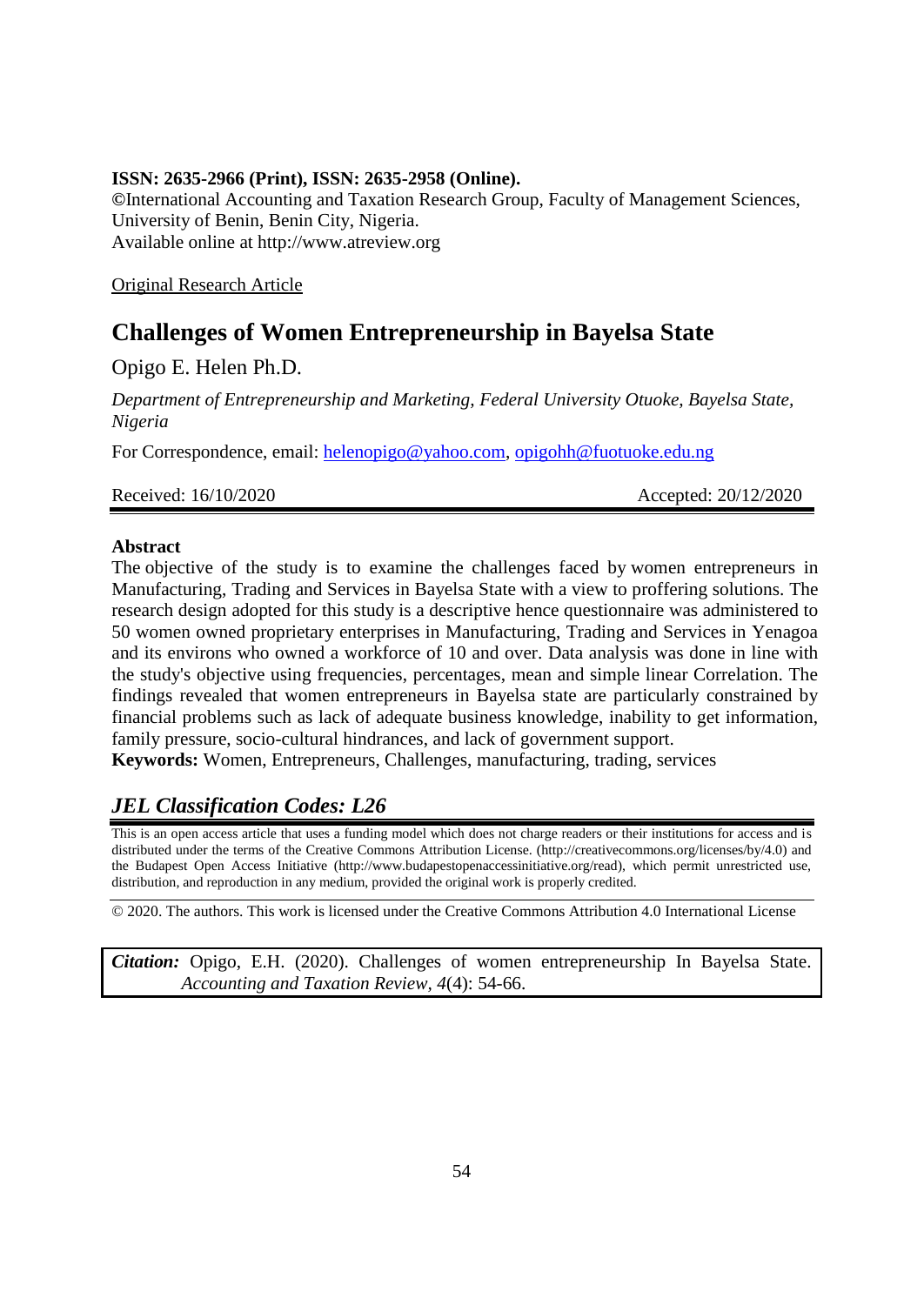#### **1.0 Introduction**

Women entrepreneurs are said to account for a large number of enterprises, creating employment, fostering economic growth and social cohesion. The economic activities of most women are based on the informal sector of the economy both at rural and urban areas. The reason may be due to the fact that entry into the informal sector is easy, and open to all categories of people. Some of the businesses undertaken by women include hairdressing, fashion designing, beauty and skin salon operators, crafts making. The informal sector is characterized by reliance on indigenous resources, family ownership of enterprise, labour-intensive and adapted technology often times not requiring formal educational. In-spite of the significant role played, women entrepreneurs are not afforded the same opportunities as their male counterparts, due in part to deep rooted discriminatory socio-cultural norm which perceive women entrepreneurs as wives and mothers. This study aims to offer strategies to the government of Bayelsa state and any other states looking for ways of solving the challenges of women entrepreneurs and adopted self-administered questionnaires on women entrepreneurs engaged in manufacturing, trading and services in Yenagoa and its environs.

#### **2.0 Literature Review**

## **1.1 Importance of Women in Entrepreneurship**

Women undertake enormous responsibilities in modern families, societies, and national affairs. Women entrepreneurs are contributors to the economy because they make changes in the socio-economic sector. They contribute ideas and spend a great deal of time, energy, and capital resources in their communities. They create jobs and generate additional work for other

businesses (Iyiola & Azhu, 2014). Due to the economic downturn in many developing countries resulting in job losses for the heads of the household, women as custodians of families took the responsibility of stabilizing the family through running microenterprises. Thus, women are known to carry on their reproductive function and still put in time and effort towards the survival of their families (Garba, 2011). This implies that to disregard women in any development process would mean a waste of human resources. Hence, research suggests that women in developing countries have acquired a measure of autonomy, as perceptions of their role seem to be changing. As Carrington (1994) would argue, international organizations and banks have acknowledged this changing position of women and their growing responsibilities through funding women-led small businesses and farming projects. Nevertheless, acknowledging this changing position of women has nothing to do with politics and more with the economic experience that women face, especially in developing countries (Carrington, 1994). Women in some developing countries play an important role in poverty reduction of their immediate families, especially where the husband's income is very meager to cater for the family's basic needs. Women play a balancing role in the fight against poverty in the family. In Nigeria and, by extension, Bayelsa, women entrepreneurs are significant contributors to the State's economic growth because; they create jobs and generate employment (Iyiola & Azhu, 2014). The increasing rate of women participation in entrepreneurship has had a positive correlation with an increase in economic growth, according to several studies resulting in a greater understanding of the economic importance of women in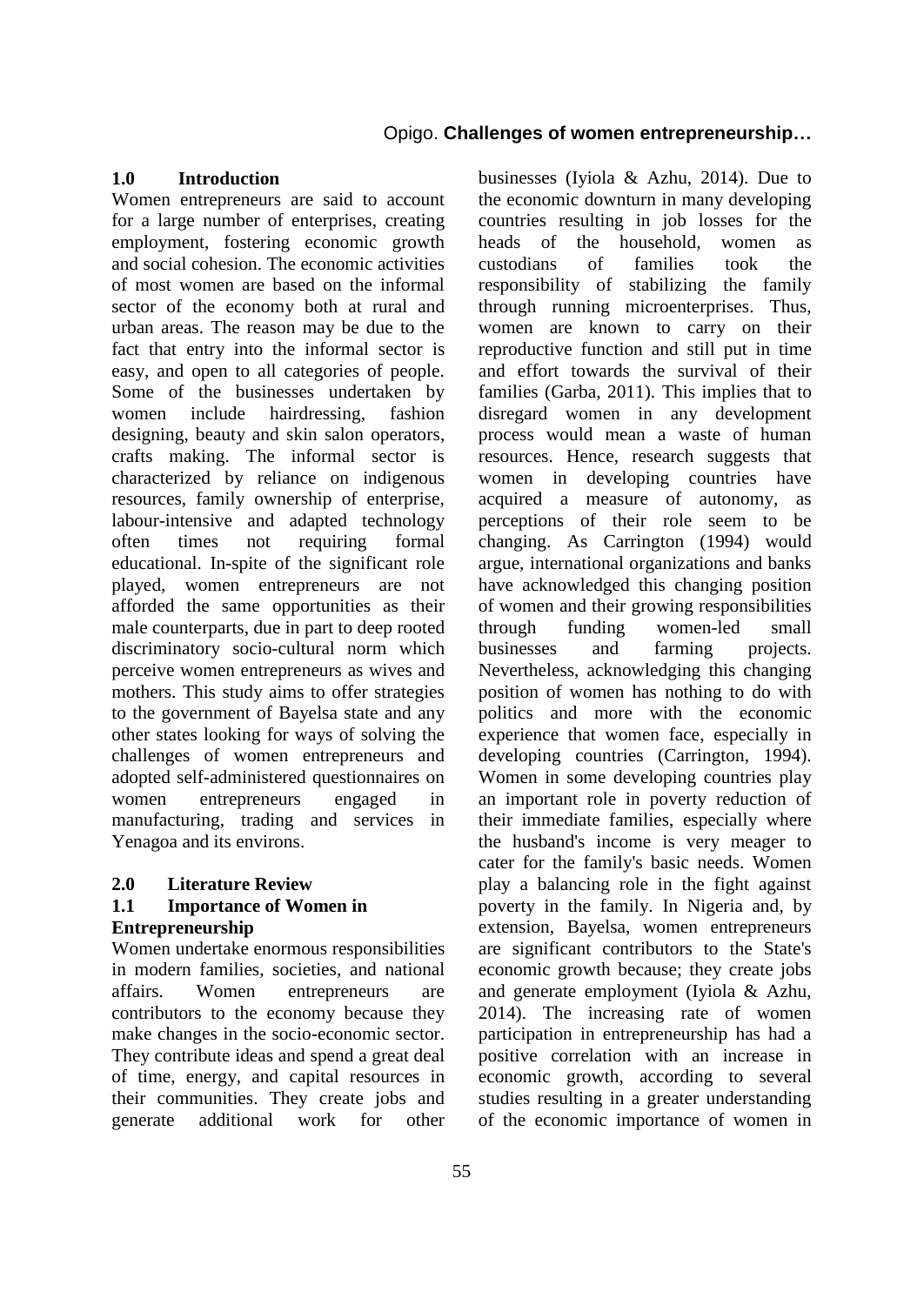nations (Allen, Minnit & Langouitz 2006; Minnit; & Arenius; 2003; Thomson; 2002; Minniti & Tambunan 2008). In Nigeria and by extension Bayelsa, the vast informal sector of business ranging from street vendors to hairdressing salons, are run by women, and the available statistics suggest that this sectors accounts for more than half of the economic activities in the State (Soetan, 1997; Thomson, 2002; Aina, 2003; Garba, 2011). Women entrepreneurs are seen as essential agents of change for economic transformation and societal renewal (Soetan, 1997; Garba, 2011).

## **1.2 Challenges Facing Women Entrepreneurs in Nigeria**

Several studies showed that Nigerian women are making progress in entrepreneurial activities, but they are confronted with many challenges (Soetan, 1997; Thomson, 2002; Aina, 2003; Farrington, 2006; Barrett, 2006; Mordi, Simpson, Singh & Okafor, 2010; Arenius & Minniti, 2003). These challenges include high business failures, low productivity, and no access to capital, credit, and labour among others. Some of the government policies that emphasized economic enhancement are sometimes gender blind as women are excluded from some of the programs. In determining the success of development in any society, one factor is vital: the status and position of women (Olutunla, 2001, Ogundele, & Opeifa, 2003; Ogunleye, 2004). Women are assumed to have a lower affinity for entrepreneurship than men (Koelllinger et al., 2008 in Kirkwood, 2009). Studies such as Coleman (2007); Kirkwood (2009), and Garba (2011) argued that women are customarily not as growth-oriented as men. In Africa, women's literacy rate is low among rural dwellers; thus, their entrepreneurial activities are usually focused on micro-businesses (Aina,

56

2003). Another essential feature of entrepreneurship worldwide is their tendency to take risks. Thus, the number of risks women entrepreneurs take may probably define their level of involvement and success in entrepreneurial activity. Men entrepreneurs are often seen as taking more risk than their women counterparts. Garba (2011) would argue that if risk-taking was crucial in entrepreneurial activities, then men would be more successful than women who are risk averters due to their malecontrolled home and challenging responsibilities.

According to (Aina 2003), women being 'the poorest of the poor' have no specialized channel to approach elitist banks for credit. Iheduru, 2002 and Thomson, 2002 would argue that bank loans are structured for short term lending operations with strict collateral conditions, which most women cannot meet. The banks are generally interested in short-term LPO financing with high interest and administrative charges. These are socio-cultural limitations that prevent women from approaching banks for loans. The poverty alleviation programs and most banks failed because they were not designed to meet women's needs. Banks prefer to lend big to cover the high administration costs involved with many customers.

Due to the deterioration of Nigeria's economic situation from the 1980s to date, women in Nigeria have lacked access to resources. The Abuja Declaration on the unique role of women in contemporary society in Participatory Development in the 1990s noted that 'the condition of women has been affected adversely. Unfortunately, sustainable development can only be achieved with women's full participation, as they constitute more than 50 per cent of the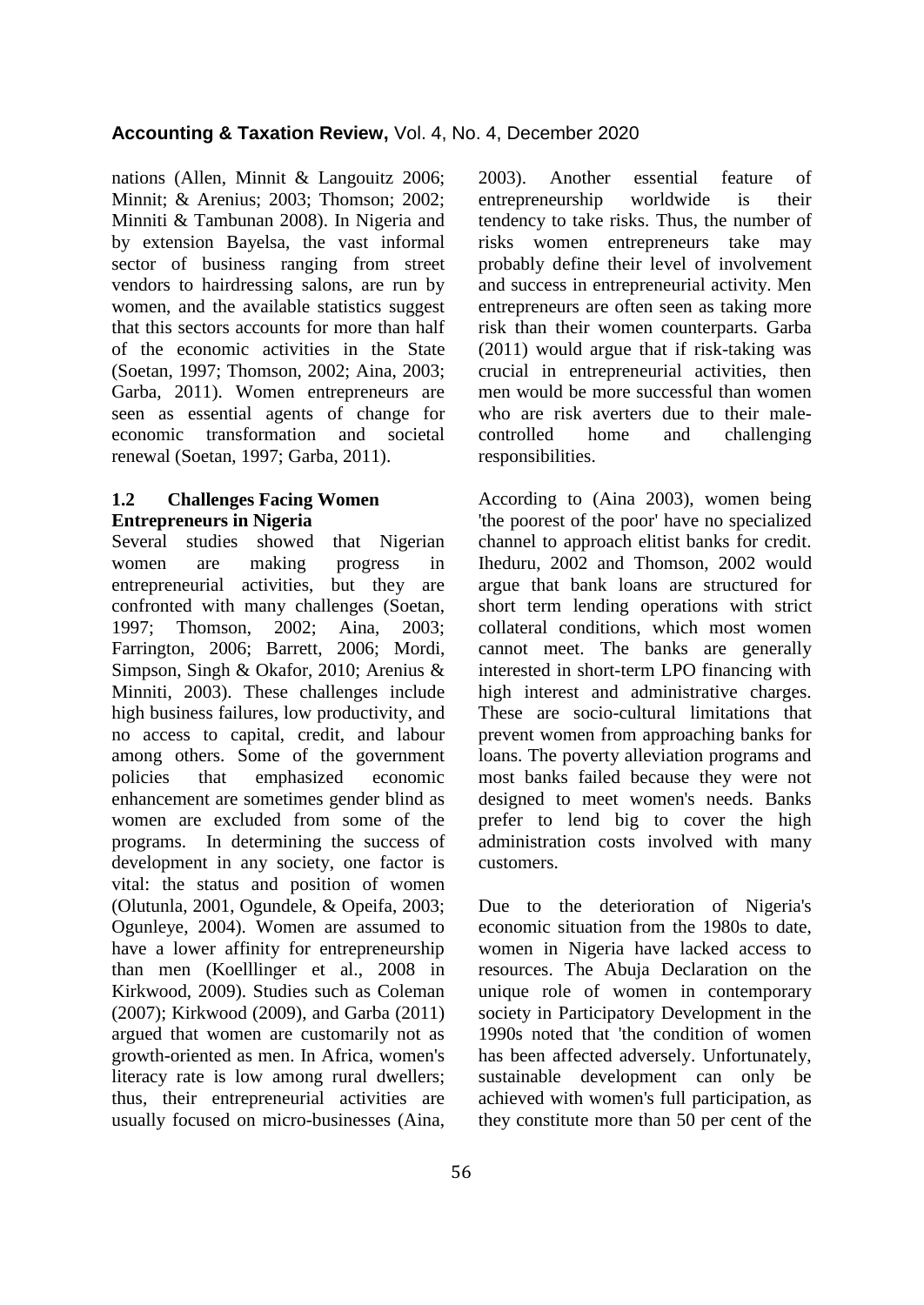entire population. However, the role of women in development has only gained serious attention in the last few years. The declaration also emphasized that women lacked access to resources, including credit and technology: because of the deterioration of the economic situation in the 1980s, governments have been constrained from allocating the necessary resources to women, and this has affected their access to development (Adepelumi, 2011) adversely.

Other constrains that women entrepreneurs face are with family issues. At home, most fathers restrain their daughters/wives from exploring opportunities in the name of protecting them against being exposed to the cruelty that characterized the business world (Ghosh, Gupta, and Dhar in Konungo, 1998; Mordi, Simpson, Singh and Okafor, 2010; Arenius and Minniti, 2003). This notion of protection creates dependency syndrome among women, limiting the potential they require for business success. Thus, the repercussion is the overreliance on most women entrepreneurs on their family members, friends, husbands, and associations for decision-making (Singh, Mordi, Okafor, and Simpson, 2010). Another challenge women face is the high rate of business failure among women entrepreneurs: Mullins (2011) argued that in his fifty (50) years of experience in entrepreneurship, he had read hundreds of business plans that never made it past the recycling bin. He thus advised that aspiring women entrepreneurs should not "stick to Plan A of their business plan, but rather, stick to their Plan B." Many women entrepreneurs never consider lessons learned from other business models and adapt their businesses to them. Very few of them find it necessary to model their interactions according to the economic models suitable for their ventures. Few also consider

successful entrepreneurs' experiences as part of their financial and business models (Mordi, Simpson, Singh and Okafor, 2010; Arenius and Minniti, 2003; Mullins, 2011). The gender gap in ownership and control of property also limit the entrepreneurial disposition of women. Garba (2011) states that the gender gap in ownership and property control in contemporary society constitutes the essential factor challenging women entrepreneurs. Some major challenges of women entrepreneurs are that women are known to have less confidence, less motivation for entrepreneurship, less preparatory education, and less desire to start-up business than their male counterparts (Kirkwood, 2009; Nelson et al. 2009). As noted by Kirkwood (2009) and Nelson et al. (2009), most family properties are typically reserved for men as family surviving representatives.

Traits such as aggressiveness, goal orientedness proactiveness, competitiveness and innovativeness, required for running a successful entrepreneurial venture are assumed to be masculine and highly demanding. Also, 'being masculine' which refers to the practice in the construction of social situation in gender ways (Nelson et al., 2009; Mordi, Simpson, Singh, and Okafor, 2010; Arenius and Minniti, 2003) gives room for precise categorization between men and women entrepreneurs to say that men always prevail over women in places of meeting, negotiation, competition or presentations, etc. Men are usually assumed to do better than women, both in business and other human endeavors (Nelson et al., 2009). Thus, suggesting that women entrepreneurs are naturally disadvantaged contributes to their inferiority complex, which consequently affects their entrepreneurial growth and success (Lorber and Farrell, 1991; Mordi, Simpson, Singh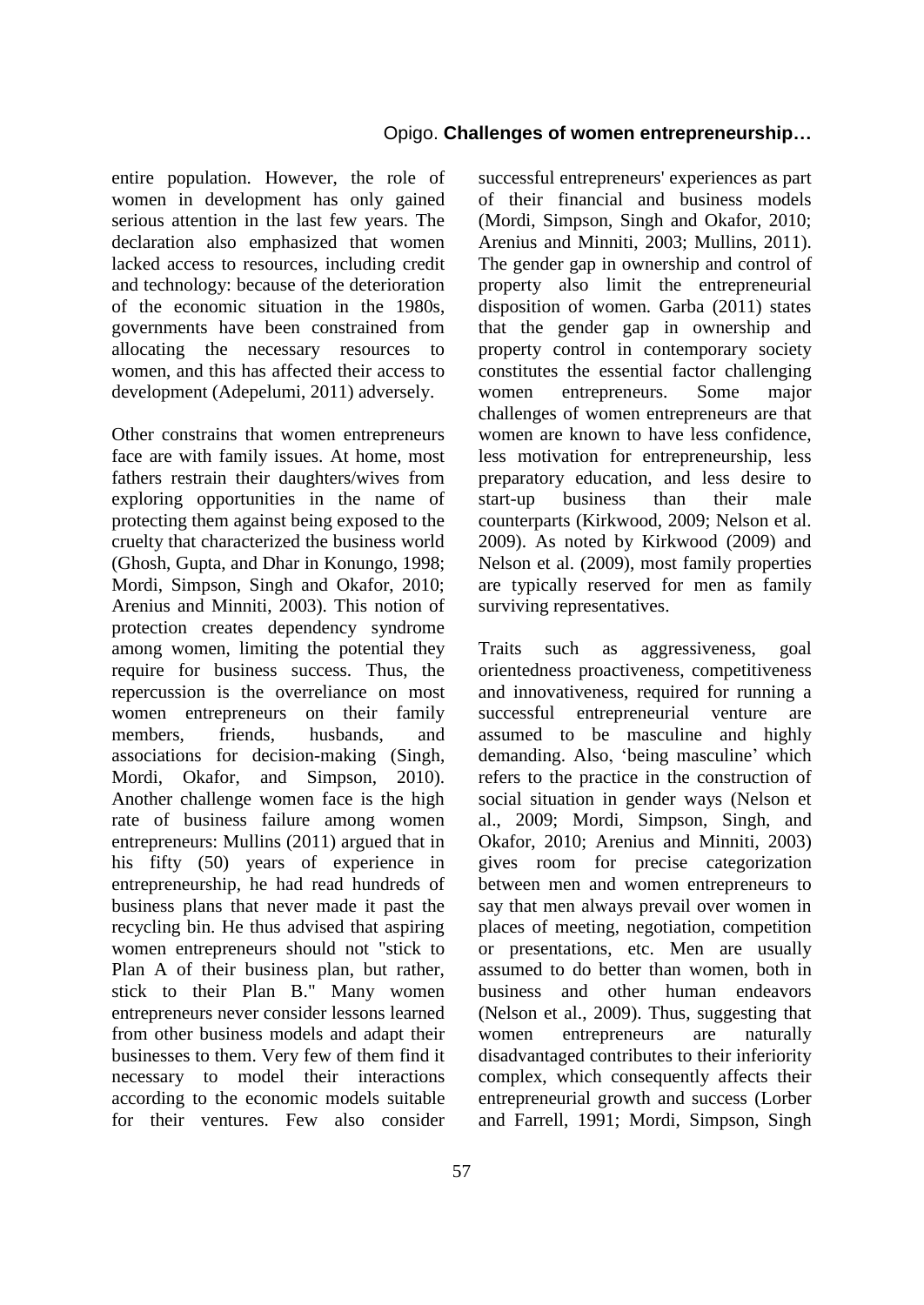and Okafor, 2010;Arenius and Minniti, 2003).

The self-confidence of women entrepreneurs towards business engagement has been observed as a challenge because men are assumed to be more confident and optimistic in terms of exploiting business opportunities than women entrepreneurs (Kirkwood, 2009). Self-confidence gives one courage to exploit riskier business opportunities and implies that such persons have an internal locus of control, less fear of uncertainty and failure and thus are likely to be involved in risky ventures (Okafor and Amalu, 2010). Kirkwood (2009) equally argued that women do not want to grow their business because of fear of uncertainty, and this customarily affects their entrepreneurial prospects and activities.

As Aina (2003), Brush et al. (2009), and Emmanuel (2013) would argue, the environment and society in which entrepreneurship takes place is somehow related to the recognition of opportunities. For instance, women entrepreneurs' ability to identify business opportunities mainly depends on how they define their role. If society defines women's position as family responsibilities, then society will attach less importance to women entrepreneurship (Aina, 2003; Brush et al., 2009; Emmanuel, 2013). Women entrepreneurs are inhibited in business opportunities identification due to their inability to access the required information quickly, as against their male counterparts who, by their position and work experience in the society, have a better opportunity at accessing the right information required for recognizing business opportunities (Emmanuel, 2013). In line with this, Arenius and Minniti (2003); Brush et al. (2009); Mordi, Simpson, Singh, and Okafor (2010) would

argue that opportunity identification is often linked to having enough and better information. There is a likelihood that men stay longer in employment, take wide range and tough decisions which have to do with evaluating and utilization of knowledge (Brush et al., 2009; Mordi, Simpson, Singh and Okafor, 2010).

The Family configuration also determines what kind of venture a woman can go into. As Brush et al. (2009); Mordi, Simpson, Singh, and Okafor (2010); Garba (2011) observed that the family of women makes a tremendous impact on their entrepreneurial lives. Married women are faced with double influences of their immediate family and that of their husbands (Brush et al., (2009; Garba, 2011). Although these influences may vary from one society to another, the fact remains that families exert influence on women's decision. In some homes, the husband and the wife jointly decide while, in other instances, the conclusion of the husband overrides that of the wife. Situations like these affect the extent to which women are involved in business and their decision-making process. In summary, Emmanuel (2013) sums the challenges facing women entrepreneurs in Nigeria as family issues, lack of supports from governments and donor agencies, personal characteristics peculiar with women's physiological nature, lack of access to capital, markets, and adequate information. Other challenges identified to be abnormal with Nigerian women are gender discrimination, lack of sufficient contacts and weak networking power, lack of access to critical assets such as land and equipment, cultural and religious barriers (Soetan, 1997; Aina, 2003; Olutunla, 2001; Emmanuel, 2013).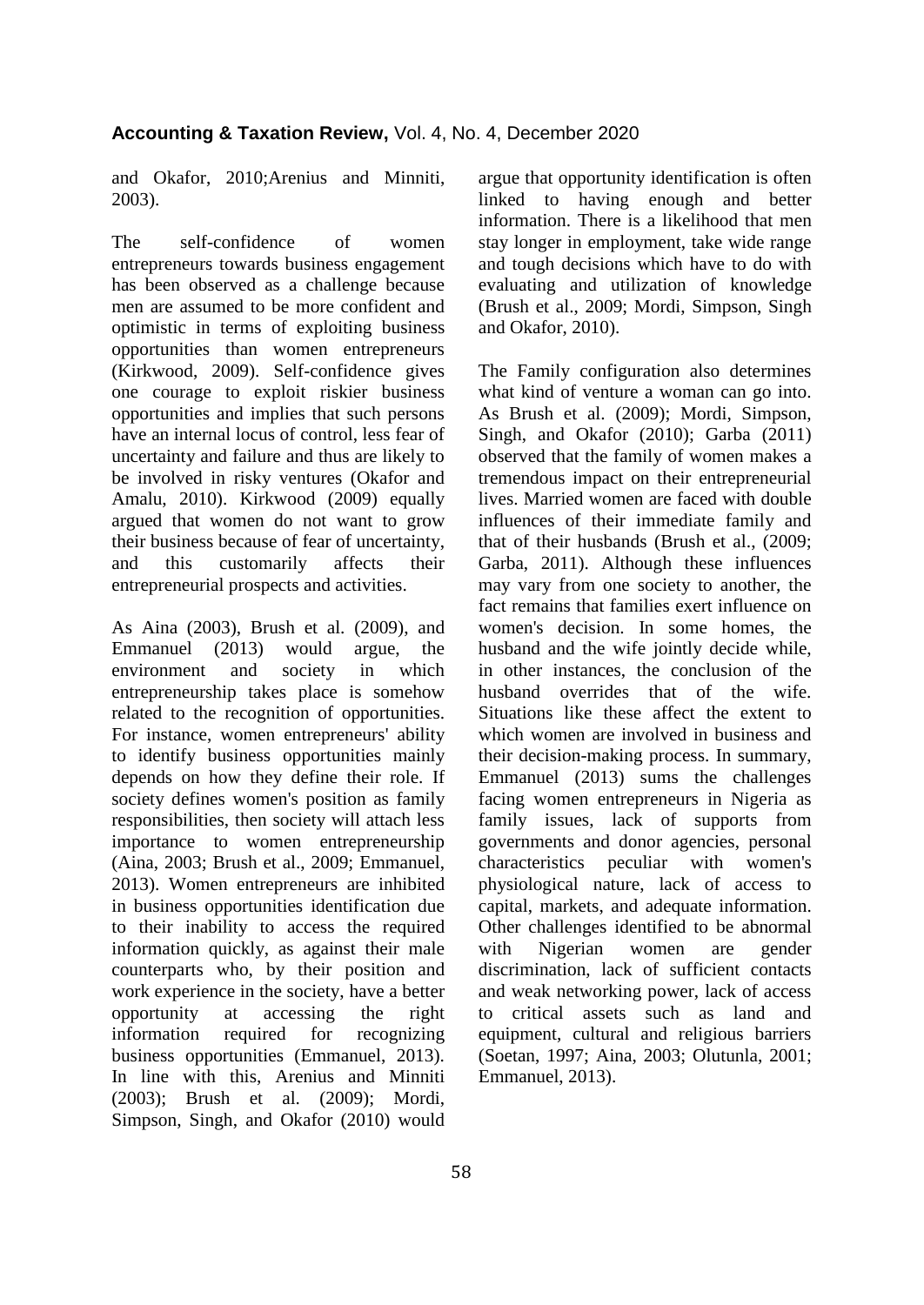#### **2.0** The objective of the study

To examine the various challenges of women entrepreneurs in Bayelsa State To suggest measures in solving the challenges of women entrepreneurs in Bayelsa State

## **2.1 Research Questions**

What are the various challenges of women entrepreneurs in manufacturing, trading and services Bayelsa State?

What are the solutions to the challenges women entrepreneurs in trading and services Bayelsa State face?

#### **3.0 METHODOLOGY**

The research design adopted for this study was descriptive as the intention was to carry out primary research on women entrepreneurs to find out the problems they face while starting and running their enterprises and proffering solutions. The study population was 65 women-owned proprietary enterprises in Manufacturing, Trading and Services in Yenagoa and its environs that owned a workforce of 10 or more. Using the sample size calculator at 95% Confidence level and 5% confidence interval, the study arrived at a sample size of 56. A structured questionnaire was employed on the sample population of 56. A convenient sampling technique was adopted

to select respondents. Of the 56 women to whom the questionnaire was administered, 50 responded, amounting to 89% response rate. Data analysis was done in line with the objective of the study using frequencies, percentages, mean and simple linear **Correlation** 

#### **4.0 Data Analysis & Interpretation**

| Period of            | <b>Frequency</b> | <b>Percent</b> |
|----------------------|------------------|----------------|
| <b>Establishment</b> |                  |                |
| Before 2010          |                  | 2.0            |
| 2010-2012            |                  | 14.0           |
| 2012-2014            | 12               | 24.0           |
| 2014-2016            | 7                | 14.0           |
| 2016-2018            | 12               | 24.0           |
| 2018-2020            | 11               | 22.0           |
| Total                | 50               | 100.0          |

# **Table 1: Period of Establishment**

Source: Field Survey, 2020

Table 1 shows that 12 (24.0%) of the respondents claimed that period of the establishment was between 2012-2014 and 2016-2018 respectively, 11 (22.0%) of the respondents claimed that the period of the establishment was 2018-2020, 7 (14.0%) of the respondents claimed that the period of the establishment was 2010-2012 and 2014- 2016 respectively.

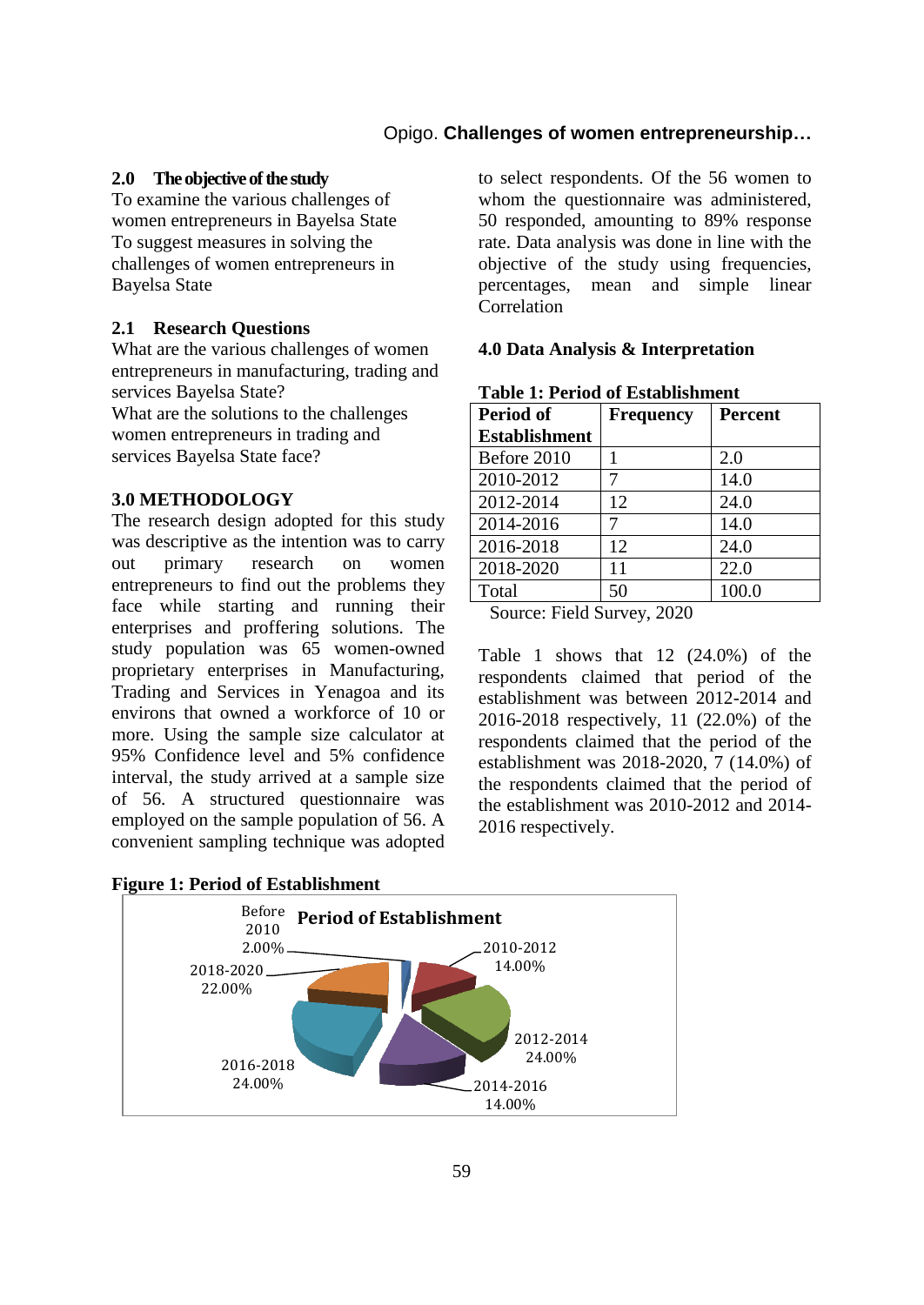| <b>Accounting &amp; Taxation Review, Vol. 4, No. 4, December 2020</b> |  |
|-----------------------------------------------------------------------|--|
|-----------------------------------------------------------------------|--|

which involves Fancy & General Store Cloth and Garments Ladies Accessories Dealers and wholesalers. Also, 17 (34.0%) of the respondents are into services like Nursing Home, Beauty salon, Schools, Training Institute, Others while 11 (22.0%) of the respondents are into manufacturing industries such as Garments, Food Products Engineering

Agriculture Others.

| Table 2. Lille of Activity |                  |                |  |
|----------------------------|------------------|----------------|--|
| Line of                    | <b>Frequency</b> | <b>Percent</b> |  |
| <b>Activity</b>            |                  |                |  |
| Manufacturing              | 11               | 22.0           |  |
| Trading                    | 22.              | 44.0           |  |
| Services                   | 17               | 34.0           |  |
| Total                      | 50               | 100.0          |  |

**Table 2: Line of Activity**

Source: Field Survey, 2020

Table 2 shows that 22 (44.0%) of the respondents claimed that they are traders,

## **Figure 2: Line of Activity**



| Table 3: Form of Organization of the Enterprise |  |  |  |
|-------------------------------------------------|--|--|--|
|-------------------------------------------------|--|--|--|

| <b>Form of Organization</b>     | Frequency | Percent |
|---------------------------------|-----------|---------|
| Sole proprietor                 | 42        | 84.0    |
| <b>Joint Family Partnership</b> |           | 8.0     |
| Cooperative                     |           | 8.0     |
| Total                           | 50        | 100.0   |
| $\alpha$ $\Gamma$ 110 $\Omega$  |           |         |

Source: Field Survey, 2020

Table 3 shows that 42 (84.0%) of the respondents are sole proprietors, 4 (8.0%) into joint family partnerships and cooperatives.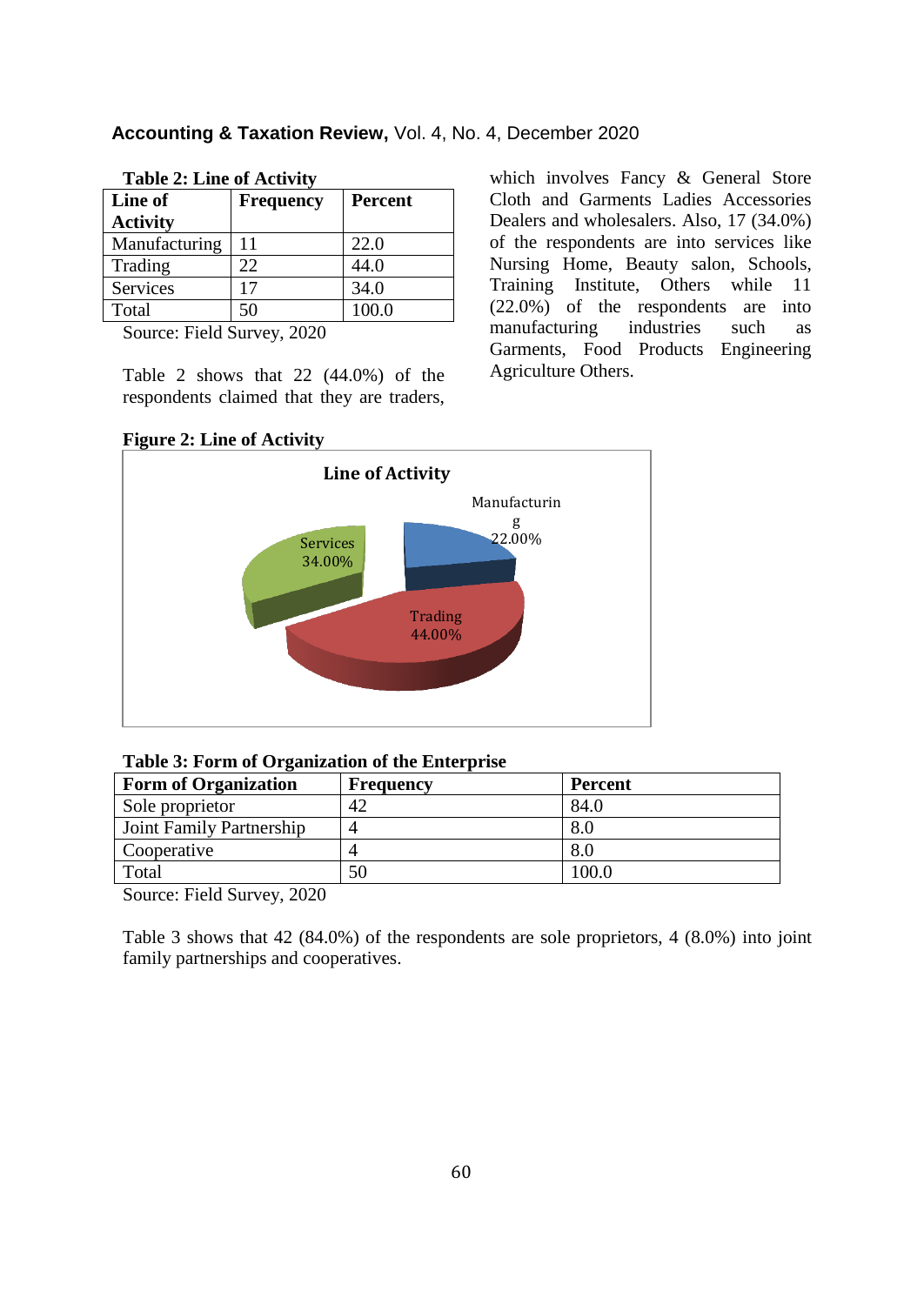

## **Figure 3: Form of Organization of the Enterprise**

#### **PROBLEMS AND HARDSHIPS**

#### **What are the financial/monetary problems faced by women entrepreneurs?**

| <b>Statement</b>                                                                                                                      | Yes        | N <sub>0</sub> |
|---------------------------------------------------------------------------------------------------------------------------------------|------------|----------------|
| The lack of encouragement by financing agencies in                                                                                    | 46 (92.0%) | $4(8.0\%)$     |
| extending loans or credit                                                                                                             |            |                |
| A lack of sufficient safeguard or monetary security                                                                                   | 45 (90.0%) | $5(10.0\%)$    |
| Harsh and hard repayment rule                                                                                                         | 35 (70.0%) | 15 (30.0%)     |
| Inability to understand nitty-gritty of financial management                                                                          | 39 (78.0%) | 11 (22.0%)     |
| No specific governmental policy to create an awakening in                                                                             | 43 (86.0%) | $7(14.0\%)$    |
| generating extra income.                                                                                                              |            |                |
| The lack of capabilities to mop up financial resources at the                                                                         | 38 (76.0%) | $12(24.0\%)$   |
| time of emergency                                                                                                                     |            |                |
| $\mathcal{C}_{\text{out}}$ $\mathcal{C}_{\text{in}}$ $\mathcal{C}_{\text{out}}$ $\mathcal{C}_{\text{out}}$ $\mathcal{C}_{\text{out}}$ |            |                |

|  |  |  | Table 4: Financial/monetary problem faced by women entrepreneurs |
|--|--|--|------------------------------------------------------------------|
|  |  |  |                                                                  |

Source: Field Survey, 2020

Table 4 shows that 46 (92.0%) of the respondents claimed that the lack of encouragement by financing agencies in extending loans or credit is one of the financial /monetary problems faced by women entrepreneurs. Also, 45 (90.0%) and 43 (86.0%) of the respondents claimed that lack of sufficient safeguard or monetary security and the problem of no specific governmental policy to create an awakening

in generating extra income. In addition, as part of the financial/monetary problem faced by women entrepreneurs, 39 (78.0%) and 38 (76.0%) of the respondents claimed that inability to understand the nitty-gritty of financial management and lack of capabilities to mop up financial resources at the time of emergency. In comparison, 35 (70.0%) mentioned the problem of the harsh and hard repayment rule.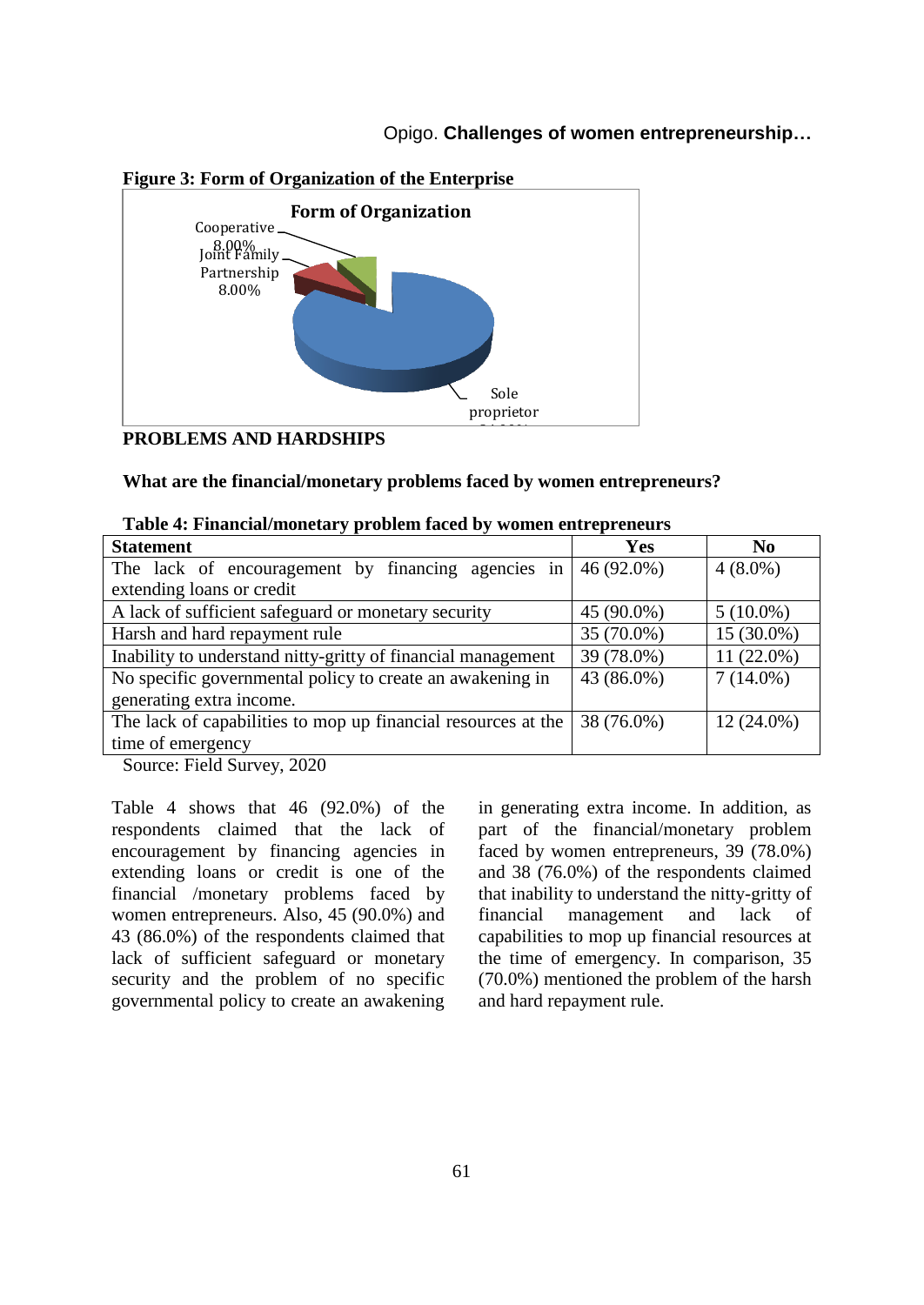|  | Accounting & Taxation Review, Vol. 4, No. 4, December 2020 |  |  |  |  |
|--|------------------------------------------------------------|--|--|--|--|
|--|------------------------------------------------------------|--|--|--|--|

| <b>Statement</b>                                                 | <b>Yes</b>   | $\bf No$     |
|------------------------------------------------------------------|--------------|--------------|
| Objections by husbands/family members at the time of             | 37 (74.0%)   | 13 (26.0%)   |
| launching the project                                            |              |              |
| Dual kind of duties                                              | $40(80.0\%)$ | $10(20.0\%)$ |
| In different attitude of the society                             | 33 (66.0%)   | $17(34.0\%)$ |
| Non-cooperation by family members                                | 35 (70.0%)   | 15 (30.0%)   |
| Suspicious attitude of the people about their capabilities and   | 36 (72.0%)   | $14(28.0\%)$ |
| their very feminine mind set.                                    |              |              |
| Confronting the traditional male dominated society               | 39 (78.0%)   | $11(18.0\%)$ |
| Limited liberty to women                                         | 43 (86.0%)   | $7(14.0\%)$  |
| Lack of biological confidence in their own capabilities and      | $40(80.0\%)$ | $10(20.0\%)$ |
| abilities as women                                               |              |              |
| $\bullet \bullet \bullet \bullet$<br>$\sim$ $\sim$ $\sim$ $\sim$ |              |              |

**Table 5: The domestic and social commitments problems faced by women entrepreneurs**

Source: Field Survey, 2020

Based on the domestic and social commitments problems faced by women entrepreneurs, table 5: The problems becoming professional/social/occupational mobility of women entrepreneurs, 43 (86.0%) of the respondents claimed that there is limited liberty to women, 40 (80.0%) of the respondents claimed that there is a problem of dual kinds of duties and lack of biological confidence in their own capabilities and abilities as women, 39

(78.0%) and 36 (72.0%) claimed that there is a problem of confronting the traditional male-dominated society and suspicious attitude of the people about their capabilities and their very feminine mindset respectively. Also, 37 (74.0%) of the respondents claimed that objections by husbands/family members when launching the project and 35 (70.0%) of the respondents claimed that non-cooperation by family members.

**Table 6: The problem associated with becoming professional/social/occupational mobility of women entrepreneurs**

| <b>Statement</b>                                             | Yes          | No           |
|--------------------------------------------------------------|--------------|--------------|
| Multiple duties                                              | 41 (82.0%)   | $9(18.0\%)$  |
| Limited resources                                            | 43 (86.0%)   | $7(14.0\%)$  |
| Pre-requisite of stability/security responsible for creating | $36(72.0\%)$ | $14(28.0\%)$ |
| certain problems                                             |              |              |
| Lack of self-confidence usually required for establishing    | $37(74.0\%)$ | $13(26.0\%)$ |
| one's self in a lasting manner                               |              |              |
| Lack of fully grown up business                              | 38 (76.0%)   | $12(24.0\%)$ |
| Expanding one's base in a stable manner                      | 36 (72.0%)   | 14 (28.0%)   |
| Other unseen miscellaneous problems                          | 37 (74.0%)   | $13(26.0\%)$ |
| $\alpha$ $\Gamma$ 110 $\alpha$                               |              |              |

Source: Field Survey, 2020

Based on the problem associated with becoming professional/social/occupational mobility of women entrepreneurs, 43 (86.0%) of the respondents claimed the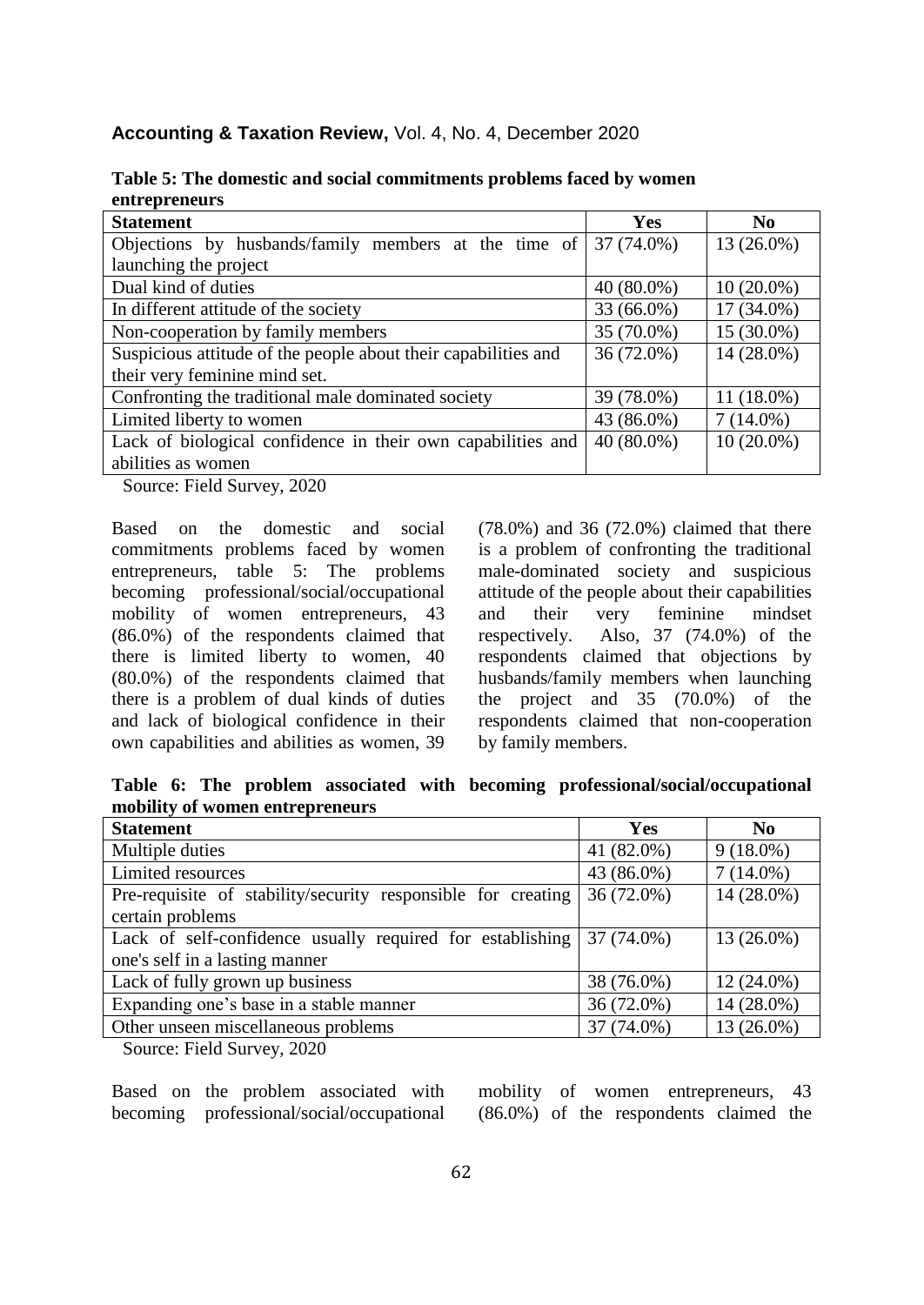problem of limited resources, 41 (82.0%) claimed the problem of multiple duties. Also, 38 (76.0%) of the respondents claimed that there is a lack of fully grown-up business, 37 (74.0%) of the respondents claimed there is a lack of self-confidence usually required for establishing one's self in a lasting manner and other unseen miscellaneous problems respectively while 36 (72.0%) of the respondents claimed that there is pre-requisite of stability/security responsible for creating specific problems and the problem of expanding one's base stably.

**Table 7: The problems in availing of the government's help**

| <b>Statement</b>                                                  | Yes          | N <sub>0</sub> |
|-------------------------------------------------------------------|--------------|----------------|
| Delaying tactics by the concerned government department           | 41 (82.0%)   | $9(18.0\%)$    |
| A large number of official formalities                            | 35 (70.0%)   | $15(30.0\%)$   |
| Discrimination with women entrepreneurs                           | 44 (88.0%)   | $6(12.0\%)$    |
| Unnecessary governmental interference                             | $40(80.0\%)$ | $10(20.0\%)$   |
| Ignorance of laws, procedures by women entrepreneurs              | 42 (84.0%)   | $8(16.0\%)$    |
| Lack of specific policy towards the protection of the interest of | 43 (86.0%)   | $7(14.0\%)$    |
| women                                                             |              |                |
| entrepreneurs                                                     |              |                |

Source: Field Survey, 2020

Concerning the problems in availing of the government's help, 44 (88.0%) and 43 (86.0%) of the respondents claimed that there is discrimination against women entrepreneurs and a lack of specific policy towards protecting the interest of women entrepreneurs. Also, 42 (84.0%) and 41 (82.0%) claimed that there is ignorance of laws, procedures by women entrepreneurs and delaying tactics by the concerned government department, respectively.

#### **Table 8: Marketing Problems**

| <b>Statement</b>                                               | Yes        | N <sub>0</sub> |
|----------------------------------------------------------------|------------|----------------|
| Competitive challenges                                         | 33 (66.0%) | $17(34.0\%)$   |
| Inadequate information about changing market forces            | 41 (82.0%) | $9(18.0\%)$    |
| Challenges posed by the availability of fake/spurious products | 37 (74.0%) | 13 (26.0%)     |
| with the                                                       |            |                |
| same label                                                     |            |                |
| Lack of encouraging response from the customer                 | 37 (74.0%) | $13(26.0\%)$   |
| Lack of traveling mobility and facility                        | 34 (68.0%) | 16 (32.0%)     |
| Delay in collection of payment                                 | 31 (62.0%) | 19 (38.0%)     |
| Indifferent attitude of the fellow entrepreneurs               | 37 (74.0%) | 13 (26.0%)     |
| Lack of adequate publicity in the midst of competitive market  | 48 (96.0%) | $2(4.0\%)$     |
| forces                                                         |            |                |

Source: Field Survey, 2020

Concerning the marketing problems encountered by women entrepreneurs, 48 (96.0%) and 41 (82.0%) of the respondents claimed that there is a lack of adequate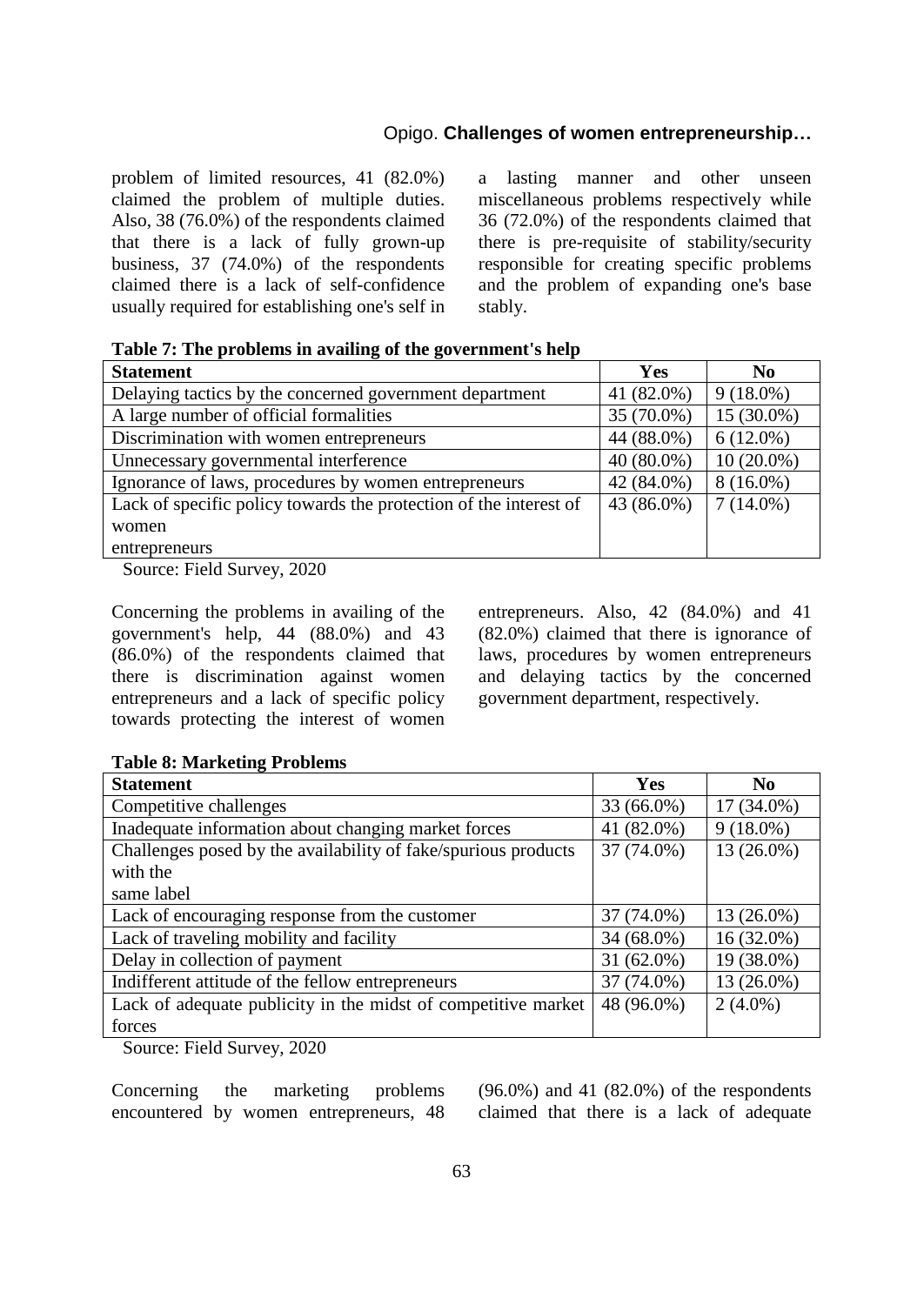publicity in the midst of competitive market forces and inadequate information about changing market forces. Also, 37 (74.0%) of the respondents claimed that the fellow entrepreneurs' indifference attitude, lack of encouraging response from the customer and challenges posed by the availability of fake/spurious products with the same label, respectively. Besides, 34 (68.0%) and 33 (66.0%) of the respondents claimed that there is a lack of traveling mobility and facility and competitive challenges, respectively.

#### **4.1 Discussion of Findings**

It is clear from the results of the study that women face financial problems as a result of lack of encouragement by financial agencies in extending loans and credit, lack of sufficient monetary security and no specific government policy to create an awakening in generating extra income and inability to understand the nitty-gritty of financial management. The result also revealed that women entrepreneurs have dual duties and lack confidence in their abilities as women in confronting the traditional male-dominated society. Also revealed was the fact that women entrepreneurs are ignorant of laws that govern entrepreneurship. The result also highlighted marketing problems faced by women entrepreneurs as lack of adequate publicity amid competitive market forces, inadequate information about changing market forces and challenges posed by the availability of fake/spurious products with the same label, indifferent attitude of the fellow entrepreneurs as well as lack of encouraging response from the customer.

#### **5.0 Conclusions and Recommendation**

It is vital for government and other development agencies to come up with policy guidelines that addresses strategic

women entrepreneurship issues and make these facilities available to women associations at local and state levels in other to encourage entrepreneurship involvement and development for sustainable economic transformation. These guidelines will support women business growth through technical assistance and educational knowledge thus promoting positive societal attitudes that will create enabling environment for women participation in entrepreneurship. This view is supported by Emmanuel (2013) suggestion that a serious policy focus, support and commitment by government in promoting women entrepreneurship in every ramification, will be the best idea towards achieving this ambition. This will promote women's participation in entrepreneurship when it improves access to market, to funds, access and control of economic resources, strengthens and enhances social benefits and protection, reduce risks and vulnerabilities of women entrepreneurs, create a supportive enterprising culture and environment including family support and the society at large (ILO, 2012).

#### **6.0 References**

- Adepelumi, P. A. (2011). Women Entrepreneurship as a tool for Economic Development in Nigeria, *African Centre for Advocacy and Human Development (ACAHD)*
- Allen, E., Minnit, M., & Langouitz, N. (2006). *Global Entrepreneurship Monitor, 2005* Report on Women and Entrepreneurship. GEM Publication.
- Aina, O. I. (2003). Small Enterprises Owned by Women in Nigeria, Policy and Practices in Africa, *IDRC Publications*, Vol. 14, No.29, 1-90.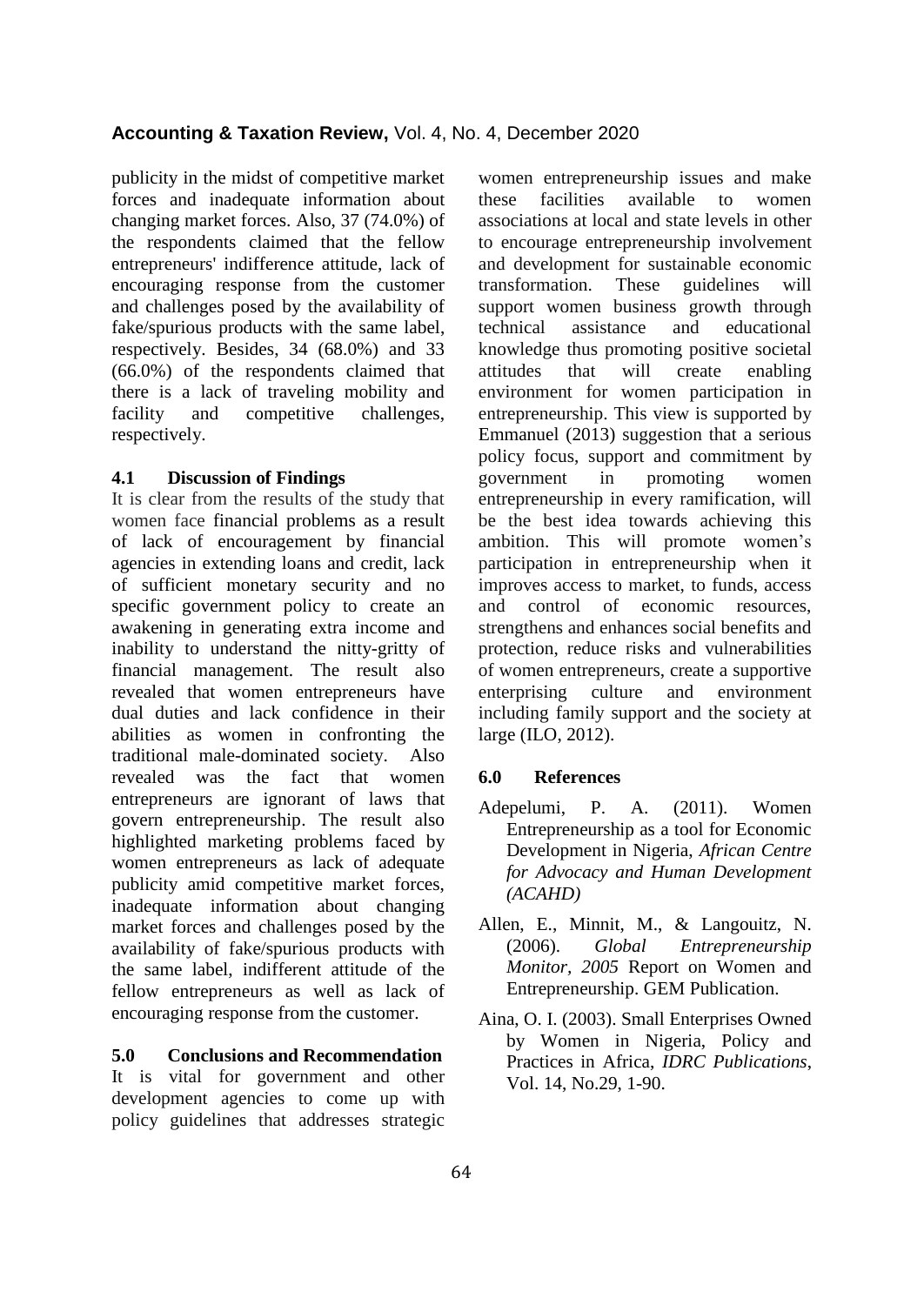- Arenius, P., & Minniti, M. (2003). Women in Entrepreneurship, The Entrepreneurial Advantage of Nations: *First Annual Global Entrepreneurship Symposium, United Nations Headquarte*rs, 29 April 2003.
- Barrett, M. (2006). *Women's Entrepreneurship in Australia: present and their future* in C. Brush, N. Carter, E. Gatewood, P. Green and M. Hart (Eds) Growth Oriented Women Entrepreneurs and their Businesses: A Global Perspective, Edward Elgar Publishing, Massachusetts, USA.
- Brush, C. D., Bruin A. D. & Welter, F. (2009). A Gender Aware framework for Women's Entrepreneurship, International *Journal of Gender and Entrepreneurship*, Vol.1 No.1 pp. 8-28.
- Carrington, T. (1994). Gender Economics: In Developing World, International Lenders Are Targeting Women, *The Wall Street Journa*l, June 22.
- Coleman, S. (2007). The Role of Human and Financial Capital in the Profitability and Growth of Women-Owned Small Firms. *Journal of Small Business Management*, 45 (3), 303-319.
- Dionco-Adetayo, E. A., Makinde, J.T., & Adebayo, J.O. (2000). Evaluation of Policy Implementation in Women Entrepreneurship development, www.icsb.org/document/ICSB\_best WOB paper\_2005, assessed on 26/04/2012
- Emmanuel, C.L. (2013). *Entrepreneurship, A Conceptual Approach*, Second Edition, Pumark Nigeria Limited: 353- 358.
- Farrington P. R. (2006). Women Entrepreneurs: How important are their perceptions? *Academy of*

*Entrepreneurship Journal* Vol. 12, No. 1, pp. 1-15.

- Garba, S. A. (2011). Stumbling Block for Women Entrepreneurship in Nigeria: How Risk Attitude and Lack of Capital Mitigates their Need for Business Expansion, *European Journal of Economics, Finance and Administrative Sciences*, Vol. 36, Pp. 38-49.
- Iyiola, O. O. & Azuh, D. (2014). Women Entrepreneurs as Small-medium Enterprise (SME) Operators and their roles in Socio-economic Development in Ota, *Nigeria. International Journal of Economics, Business and Finance* (2,1),  $1 - 10$ .
- Iheduru, N. G. (2002). *Women Entrepreneurship and Development: The Gendering of Microfinance in Nigeria.* A paper Presented at the 8<sup>th</sup> International Interdisciplinary Congress on at Makeree University, Kampala-Uganda Women, 21-26 July.
- ILO (2012). Women's Entrepreneurship Development. Encouraging women entrepreneurs for jobs and development. *Published online*, http://www.ilo.org/wed
- Kirkwood, J. (2009). Is a lack of selfconfidence hindering women entrepreneurs? *International Journal of Gender and Entrepreneurship, 1* (2): 118-133.
- Lorber, J. & Farrell, S. A. (1991). *The Social Construction of Gender.* Sage Publication, Inc. California USA.
- Minniti, M. & Arenius, P. (2003). *Women in Entrepreneurship, The Entrepreneurial Advantage of Nations*: First Annual